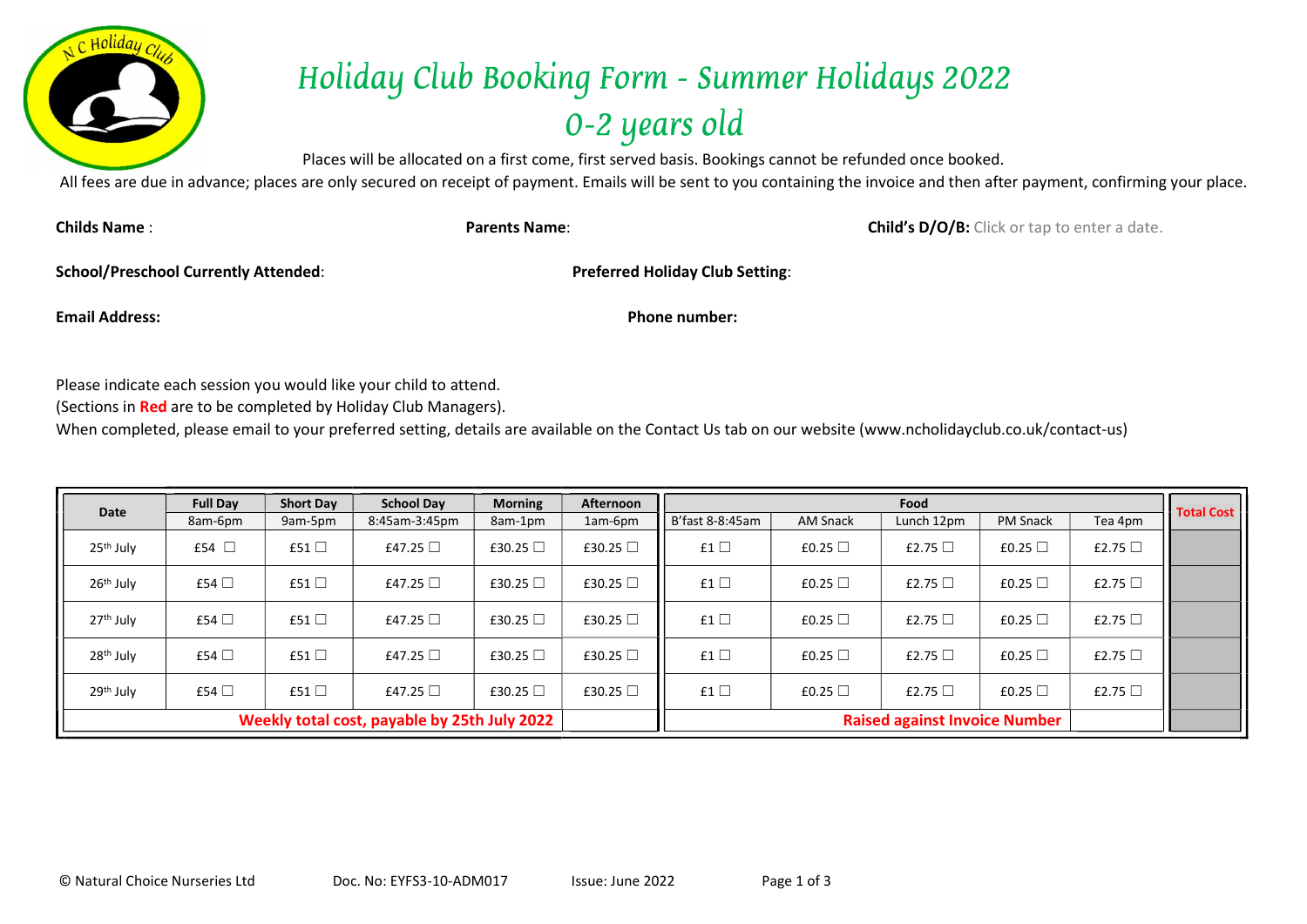| Date                                                   | <b>Full Day</b> | <b>Short Day</b> | <b>School Day</b>                                      | <b>Morning</b> | Afternoon                            |                                      |                 | Food         |              |              | <b>Total Cost</b> |
|--------------------------------------------------------|-----------------|------------------|--------------------------------------------------------|----------------|--------------------------------------|--------------------------------------|-----------------|--------------|--------------|--------------|-------------------|
|                                                        | 8am-6pm         | 9am-5pm          | 8:45am-3:45pm                                          | 8am-1pm        | 1am-6pm                              | B'fast 8-8:45am                      | <b>AM Snack</b> | Lunch 12pm   | PM Snack     | Tea 4pm      |                   |
| 1 <sup>st</sup> Aug                                    | £54 $\Box$      | £51 $\square$    | £47.25 □                                               | £30.25 □       | £30.25 □                             | £1 $\square$                         | £0.25 $\Box$    | £2.75 $\Box$ | £0.25 $\Box$ | £2.75 $\Box$ |                   |
| 2 <sup>nd</sup> Aug                                    | £54 $\Box$      | £51 □            | £47.25 $\Box$                                          | £30.25 □       | £30.25 □                             | £1 $\square$                         | £0.25 $\Box$    | £2.75 $\Box$ | £0.25 □      | £2.75 $\Box$ |                   |
| 3rd Aug                                                | £54 $\Box$      | £51 □            | £47.25 □                                               | £30.25 □       | £30.25 □                             | f1                                   | £0.25 $\Box$    | £2.75 □      | £0.25 □      | £2.75 □      |                   |
| 4 <sup>th</sup> Aug                                    | £54 $\Box$      | £51 □            | £47.25 □                                               | £30.25 $\Box$  | £30.25 □                             | f1                                   | £0.25 $\Box$    | £2.75 $\Box$ | £0.25 $\Box$ | £2.75 $\Box$ |                   |
| 5 <sup>th</sup> Aug                                    | £54 □           | £51 $\Box$       | £47.25 □                                               | £30.25 □       | £30.25 □                             | £1 $\square$                         | £0.25 □         | £2.75 □      | £0.25 □      | £2.75 $\Box$ |                   |
| Weekly total cost, payable by 1 <sup>st</sup> Aug 2022 |                 |                  |                                                        |                | <b>Raised against Invoice Number</b> |                                      |                 |              |              |              |                   |
|                                                        |                 |                  |                                                        |                |                                      |                                      |                 |              |              |              |                   |
| Date                                                   | <b>Full Day</b> | <b>Short Day</b> | <b>School Day</b>                                      | <b>Morning</b> | <b>Afternoon</b>                     |                                      |                 | Food         |              |              | <b>Total Cost</b> |
|                                                        | 8am-6pm         | 9am-5pm          | 8:45am-3:45pm                                          | 8am-1pm        | 1am-6pm                              | B'fast 8-8:45am                      | <b>AM Snack</b> | Lunch 12pm   | PM Snack     | Tea 4pm      |                   |
| 8 <sup>th</sup> Aug                                    | £54 $\Box$      | £51 $\square$    | £47.25 □                                               | £30.25 □       | £30.25 □                             | f1                                   | £0.25 $\Box$    | £2.75 $\Box$ | £0.25 $\Box$ | £2.75 $\Box$ |                   |
| 9 <sup>th</sup> Aug                                    | £54 $\Box$      | £51 □            | £47.25 □                                               | £30.25 $\Box$  | £30.25 □                             | £1 $\square$                         | £0.25 $\Box$    | £2.75 $\Box$ | £0.25 $\Box$ | £2.75 $\Box$ |                   |
| 10 <sup>th</sup> Aug                                   | £54 □           | £51 □            | £47.25 □                                               | £30.25 $\Box$  | £30.25 □                             | £1 $\square$                         | £0.25 $\Box$    | £2.75 $\Box$ | £0.25 $\Box$ | £2.75 $\Box$ |                   |
| 11 <sup>th</sup> Aug                                   | £54 $\Box$      | £51 □            | £47.25 □                                               | £30.25 □       | £30.25 □                             | f1                                   | £0.25 □         | £2.75 $\Box$ | £0.25 $\Box$ | £2.75 $\Box$ |                   |
| 12 <sup>th</sup> Aug                                   | £54 □           | £51 $\Box$       | £47.25 □                                               | £30.25 □       | £30.25 □                             | £1 $\square$                         | £0.25 □         | £2.75 □      | £0.25 □      | £2.75 □      |                   |
|                                                        |                 |                  | Weekly total cost, payable by 8 <sup>th</sup> Aug 2022 |                |                                      | <b>Raised against Invoice Number</b> |                 |              |              |              |                   |
|                                                        | <b>Full Day</b> | <b>Short Day</b> | <b>School Day</b>                                      | <b>Morning</b> | Afternoon                            |                                      |                 | Food         |              |              |                   |
| <b>Date</b>                                            | 8am-6pm         | 9am-5pm          | 8:45am-3:45pm                                          | 8am-1pm        | 1am-6pm                              | B'fast 8-8:45am                      | <b>AM Snack</b> | Lunch 12pm   | PM Snack     | Tea 4pm      | <b>Total Cost</b> |
| 15 <sup>th</sup> Aug                                   | £54 $\Box$      | £51 $\Box$       | £47.25 $\Box$                                          | £30.25 $\Box$  | £30.25 □                             | £1 $\square$                         | £0.25 $\Box$    | £2.75 $\Box$ | £0.25 $\Box$ | £2.75 $\Box$ |                   |
| 16 <sup>th</sup> Aug                                   | £54 $\Box$      | £51 $\Box$       | £47.25 $\Box$                                          | £30.25 □       | £30.25 □                             | £1 $\square$                         | £0.25 $\Box$    | £2.75 $\Box$ | £0.25 $\Box$ | £2.75 $\Box$ |                   |
|                                                        |                 |                  |                                                        |                |                                      |                                      |                 |              |              |              |                   |
| 17 <sup>th</sup> Aug                                   | £54 □           | £51 □            | £47.25 □                                               | £30.25 □       | £30.25 □                             | f1                                   | £0.25 □         | £2.75 □      | £0.25 □      | £2.75 □      |                   |
| 18th Aug                                               | £54 $\Box$      | £51 $\Box$       | £47.25 □                                               | £30.25 □       | £30.25 □                             | £1 $\Box$                            | £0.25 $\Box$    | £2.75 $\Box$ | £0.25 $\Box$ | £2.75 □      |                   |
| 19th Aug                                               | £54 $\Box$      | £51 $\Box$       | £47.25 □                                               | £30.25 □       | £30.25 □                             | £1 $\square$                         | £0.25 $\Box$    | £2.75 $\Box$ | £0.25 □      | £2.75 □      |                   |

Weekly total cost, payable by 15<sup>th</sup> Aug 2022

**Raised against Invoice Number**